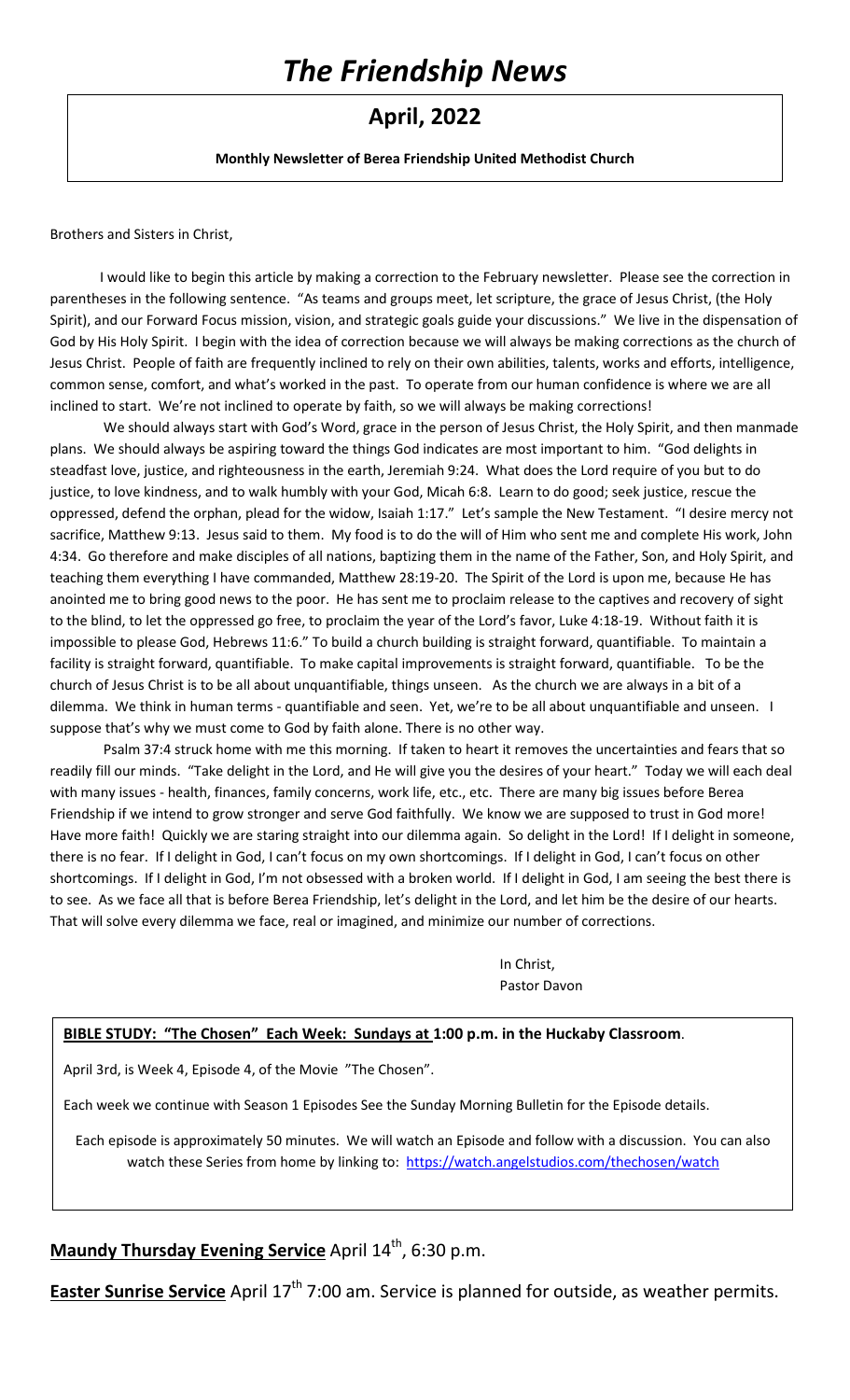# Our Church Family

### *Anniversaries*

#### **Happy Belated March Anniversary:**

3/18 Jose & Jayne Ferrer

#### **April Anniversaries**

04 Ronald & Vickie Failor

- 24 Parks & Sonya Evans
- 25 Allen & Libby Gilliam

### Happy Amniversary!

#### **Trustees Meeting**

April 5, 6:30 pm in Social Hall

**The Shalom Circle** will meet April 9<sup>th</sup>, at 11:30 am in Social Hall for a light lunch and Bible Study Series "Women of the Bible".

#### **Men's Group Meeting**

Saturday, April  $16^{th}$  8:00 a.m.

#### **The Friendship Circle**

Meeting on Tuesday, April 19th, 2022 at the regular time in the Huckaby Classroom.

**Quilters and Crafters:** assemble on Tuesday mornings at 11:30 a.m. and Thursday nights at 6:30 p.m.

Come join us for fellowship and fun while helping us make items for our Bazaar in November!

We need your Greeting Cards. We use Greeting Cards for crafts and only need the front cover! We will have a box placed in the Narthex.

# Happy Birthday!!

## Happy Belated March Birthday:

08 Jayne Ferrer

## Happy April Birthdays

- 02 Carol D. Presnell
- 02 Melissa Pressley Miller
- 06 Susan Kruse
- 09 Ellen Holman
- 10 Jan Vaughan
- 11 Patti Taylor
- 18 Jean Bynum Vaughn
- 20 Howard Johnson
- 26 Janie Riley
- 30 Stella Schaefer
- 30 Eric Disher

#### Sympathy

Our condolences to the family of Mary Grace Lancaster Brown, wife of Rev. David Brown who passed away on Tuesday, March 29<sup>th</sup>, 2022. Sympathy notes can be mailed to: 636 Stafford Ave. Spartanburg, SC 29302

Our condolences to the family of Kathleen Griffin who passed away on March 14<sup>th</sup>, 2022. Sympathy notes can be mailed to: Cathy Griffin, 1 Knightsbridge Dr., Simpsonville, SC 29681

Our condolences to the family of Rebecca Parham, who passed away on Wednesday, March 30<sup>th</sup>, 2022. Rebecca was the Granddaughter of Bill Teat's Brother. Sympathy notes can be mailed to their family by way of Bill Teat

**The Inspiration Group:** No April meeting, Meet May  $19^{th}$ . Details to come!.

**THRIVE UPSTATE** visits on April 14<sup>th</sup>! Come help us make this time special for Thrive Residents!

**Prayer List**: Miller Bogan, Elaine Campbell, Barbara Durham, Tony Earnest, Ann Laws, Gloria Moore, Carolyn Ninestein, Janet Stone. Beverly Threatt, Continued prayers for our Shut Ins. Our Shut Ins are being supported by Project Connect 2022.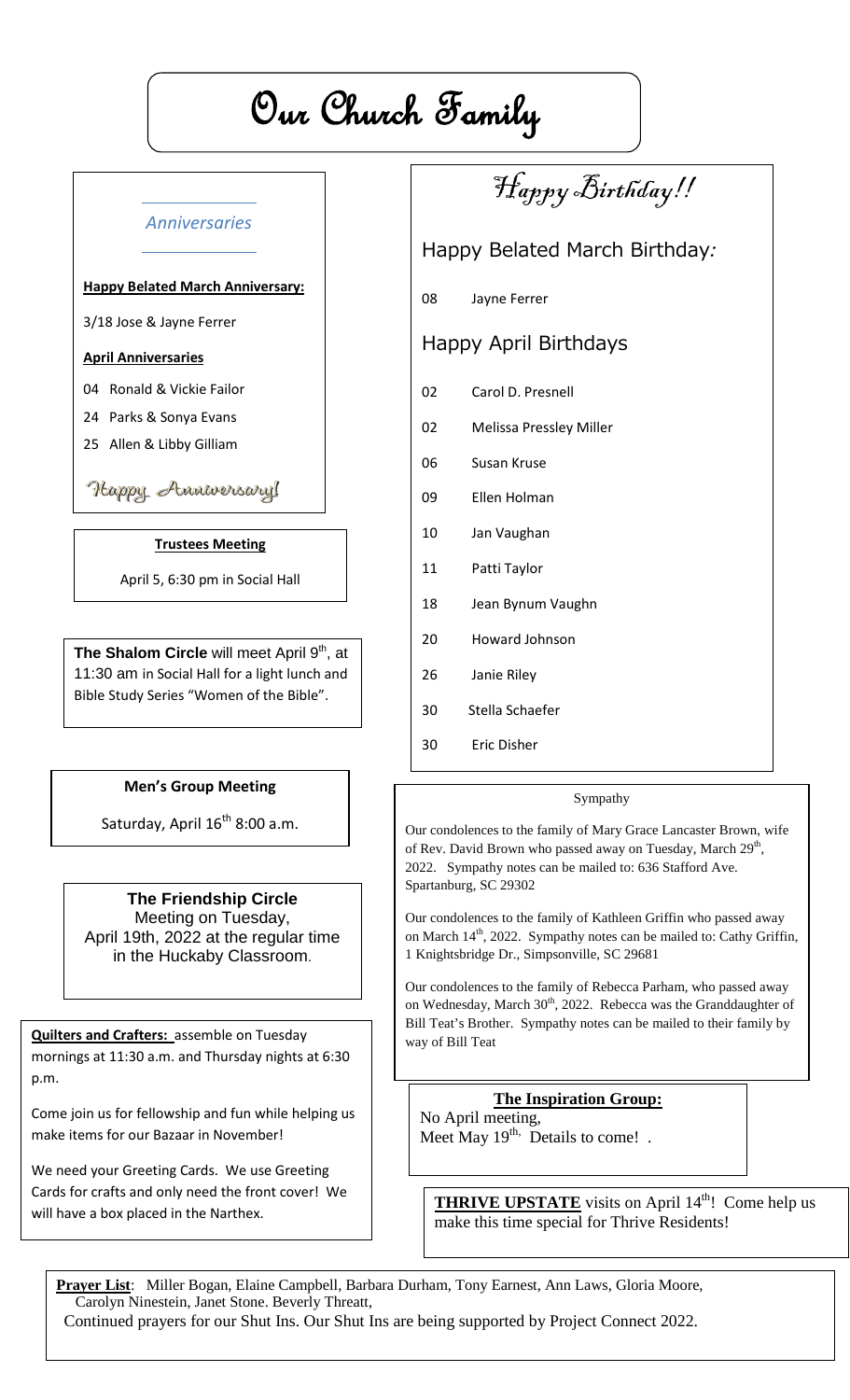**Basketball Dribble for Destiny, Inc**. Spring Travel Basketball! If you are interested in helping with Set Up /Take Down of Bleachers, Open/Close of our building, Traffic, and Incidentals, please contact the Church Office. These are Saturdays: April 23rd , May 7th , May 14th , and June 4th

**Administrative Council** Meet April 19th, 6:30 pm. Committee Chairperson, please turn in written report to Vickie Failor by April 13<sup>th</sup>.

**Outreach Ministries** will have a meeting on April 18<sup>th</sup> at 6:30 p.m. in the social hall. All members are encouraged to attend. During the month of April, we will continue to collect items for Triune Mercy Center. A list is located on the door at the back of the sanctuary and on the table at the back of the sanctuary

**Aldersgate United Methodist Church** will be hosting a information event for **Salkehatchie** on Sunday, April 3, 2022 from 5 p.m until 8 p.m. They are looking for people that participated in Salkehatchie to come and share their experience and help promote this ministry. Salkehatchie is supposed to up and running this summer. If you would like to participate in this, please contact Vickie Failor and she will get you in touch with the representative from Aldersgate UMC.

**Easter!** The Children's Ministry Team needs empty Egg Cartons and Plastic Eggs! You can help by donating Egg Cartons and Plastic Eggs by April 10th. Please place your donations in the "BOX" in the Narthex. Sanctuary.

**EASTER EGG HUNT** Saturday, April 16<sup>th</sup>. 1:00 p.m. until 4:30 p.m. Mark your calendars now. Infants through Children in Grade 6. (Nursery will be available for infants through age 2) **Registration Deadline: Wednesday, April 13 Registration Forms can be found in the Narthex or in the Office.** Please share the above information with your family and friends. Volunteers from BFUMC are needed to help with the event. Those helping may stay for the entire event or for a shorter period. All volunteers are welcome! Please let Carol Presnell, Ellen Holman, Margaret Rawson, or Brenda Benton know if you can be part of this special event. Sponsored by the Outreach & Children's Ministry committees.

**MENS GROUP UMM, YARD SALE APRIL 30th**: Doors open at 7 a.m. and runs until 3:00 pm. Contact Bobby Taylor 864-630-3676 to see how you can help.

**HOLD ON TO YOUR YARD SALE ITEMS**: We are organizing space here at Church for items. We will start our yard sale pick up on April 25 to April  $27<sup>th</sup>$ .

Yard Sale **Item Pick Up**: April 25<sup>th</sup> to April 27<sup>th</sup> 9:00 am. until 2:00 pm.

Yard Sale **Table Setup** in the Gym, Wednesday April 27<sup>th</sup> 6:30 pm.

**Pricing Yard Sale Items**: April 28<sup>th</sup> thru April 29<sup>th</sup> at 6:30 pm. We welcome all extra help and will be providing a meal.

**CDC Graduation: May 26<sup>th</sup>.** Outreach Ministries has purchased Bibles for CDC Graduates. The Bibles will be placed in the Narthex for you to write a special note to each Graduate!

**CDC Teacher Appreciation Week May 2nd to May 6th** . We will be providing a lunch on May 2nd, and you are welcome to come help show our love for our awesome Teachers! If you would like to help with gifts or lunch, contact the Church Office or Vickie Failor for details.

Project Connect 2022: April starts our 2<sup>nd</sup> quarter "Project Connect" to our members who are considered Shut In and to attend Church activities. A new Shut In List will be placed in the Narthex available to you to choose a person to connect to for a 3 month period. We ask that participants send 1 card per month, while also trying to connect by phone calls, or visits when appropriate.

*Trustees* on board this year, 2022, are as follows: Robert Bagwell, Barry Childs, Cindy Cooper, Carolyn Earnest, Rick Greer, Dena Nalley, Alex Philpot, Buddy Stover, Rob Wallace. There are many projects onboard for Year 2022 and more to be published. Please reach out to our Trustees if you see items that we need to address and we will add them to our list!

#### **United Methodist Women**

Mother's Day Offering \$1.00 per Entry: UMW is sponsoring a Special Mother's Day Recognition Program for May 8<sup>th</sup>. Recognize a special Women in your life by placing their name in our Program for May  $8^{th}$ . Each Entry is \$1.00, and Forms are in the Narthex. We appreciate the church supporting us in our mission work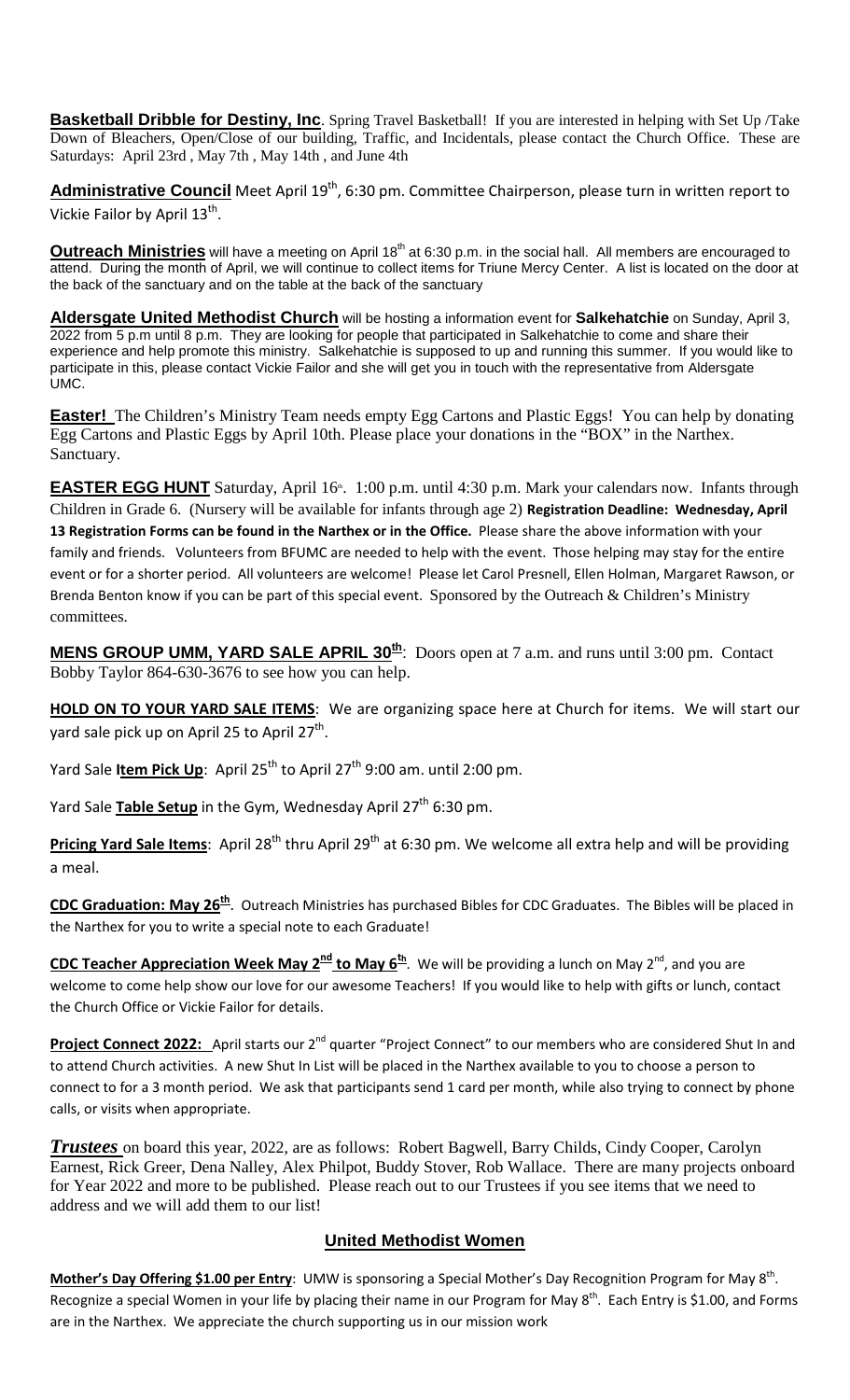**Concessions:** The United Methodist Women will be running the concessions stand for the Dribble For Destiny basketball tournaments. The dates are April 23 $^{rd}$ , May  $7^{th}$ , May 14 $^{th}$ , and June 4 $^{th}$ . We would love to have a group of ladies to rotate on these days, so everyone does not have to be there all day. If you can volunteer to help, please contact Anne-Marie Wallace, UMW President. The concession stand opens when the games start and we close them during the last quarter of the game. The games are normally scheduled from 9 a.m. until 7-8 p.m. The length of the tournaments depends on how many teams are playing.

Our **Prayer Focus** for April is on the Hattie B. Cooper Community Center in Boston, Massachusetts. They were founded in the early 1920's by the Methodist Church. Today they are supported by the UMC and UMW. They have received a five-star rating.

For over 100 years they have served as an anchor for leadership and development among children in the area. They serve children three months - twelve years and offer preschool, kindergarten, and after school programs. The center has received National Accreditation through the Education of Young Children Act.

Two of their other programs offered are a food bank for those in need and a program to help senior citizens with any of their needs.

Their mission statement reads "The Hattie B. Community Center is committed to providing children, youth, and families with the strongest developmental foundation to inspire a lifelong excitement for learning and the skills to become caring and responsible citizens."

Birthday cards will be sent to missionaries LeAnne Venable in North Carolina and Gloria Marple in Oregon.

**The Greenville District Annual Day Apart program** will be virtual again this year. The program will be on Saturday, June 11, 2022. If you would like to participate in the program, please contact Anne-Marie Wallace. She will be happy to set up a viewing at the church for all the ladies of Berea Friendship to participate. More details about the program will be available in the May Newsletter.

**Come Together Be Together:** The conference will have the annual Come Together Be together program on Saturday, June 26, 2022. This will be a virtual event also. If you would like to participate, we will also set up a viewing at the church for all the ladies to participate. More details will be shared as soon as the conference publishes it.

**Mission U:** The conference is having Mission U on July 21-23 at Spartanburg Methodist College. If you would like more information on the event, please contact Anne-Marie Wallace.

#### **Responsively Yours**

The Things That Endure

Stop the train-I want to get off! Do you ever feel that way? Time is moving too fast. People are moving, changing jobs, becoming harder to include in gatherings shaped by pandemic concerns. It's always time to nominate new officers, plan an event or write another response<br>column. (Maybe that last one is just me.) Why can't things just stay the same?

Of course, the truth is, things never really stay<br>the same for long. For those of us who have accumulated some years, it only takes a few minutes to come up with examples-we used to search a card catalog, get graded on penmanship, use paper maps and phone books, watch<br>our favorite television shows only once a week, need a man's permission to obtain a credit card.

At the same time there are things that endure, such as the need to connect, research, make records, communicate, enjoy art, worship, The ways in which we accomplish these tasks may change, but the needs remain.

We have experienced this throughout the existence of United Methodist Women and our predecessors. How we do mission has changed. Our names have changed. How we learn<br>about the work needed and the work being done has changed. How we gather, inform, fundraise, engage, celebrate and worship has<br>changed. So much has changed!

But we can also look back at our 153 years<br>and see so much has remained constant. Women still gather for Christian fellowship, prayer, support and study. Women are still committed to raising up women leaders. Women are still committed to making the world a better place. Women are still committed to living out their faith in lives of action for justice and through loving service. Women are still attentive to those who are excluded or left out or left behind. Women know the church needs us.

One of the marvelous learnings from all the research we did as a foundation for launching our new brand is that both members and nonmembers value these constants. Women who are not members of United Methodist Women, now United Women in Faith, value and long for the things that have been at the core of who we are throughout our existence. Members and nonmembers want to grow closer to God, find sisters in faith, raise up and hold up women leaders and invest in causes larger than them-<br>selves. This, friends, is good news. The core purposes for which we exist have urgency and appeal to many who are not yet members.

What is less appealing to women of faith is connected to how we have organized to<br>achieve our goals. We know from decades of hard work with new member resources and thinking about what it means to belong that it can be very challenging to enfold new people in existing structures in ways that allow them to bring all they have to offer. The good news is that we can lead with our core values and goals. We can invite women to connect in new ways, to engage with causes larger than themselves and to come together for Christian nurture in familiar and new ways.

This time of rebranding is a wonderful opportunity to elevate our deepest values, to employ new tools and to reaffirm the centrality of faith, action and sisterhood. Let us, together, go forward to live out the call of God, letting<br>love guide our action, in work for justice and in service. II

> HARRIETT JANE OLSON General Secretary<br>United Methodist Women<br>holson@unitedmethodistwomen.org

The good news is that we can lead with our core values and goals. We can invite women to connect in new ways, to engage with causes larger than themselves and to come together for Christian nurture in familiar and new ways.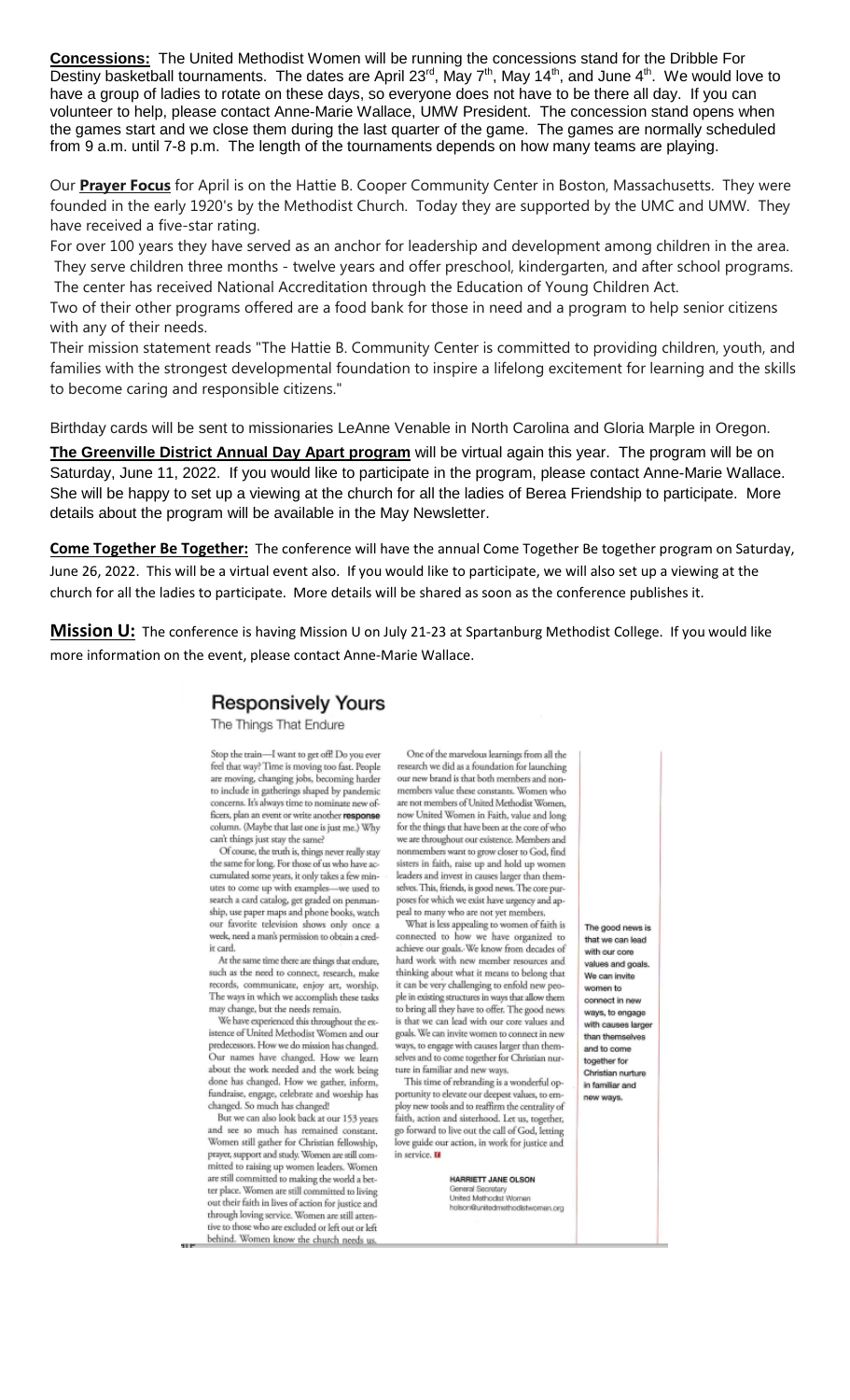Berea Friendship has begun using One Call, of On Solve, a message system which allows us to send automated mass notification to the entire congregation or to a select group. The church phone number, 246-4311, is the Caller I.D. Messages are relayed in the form of e-mails, phone calls, and text messages to send mass notifications for event reminders, deaths, prayer requests, and urgent church information, as necessary. The Notification can be scheduled or immediate

So far, our Congregation has been "registering" their contact information to be placed within One Call. Please see the Registration Form. You can also provide your contact information directly to Vickie Failor at 354-8842 or the Church Office or by emailing: [info@bereafriendshipumc.org.](mailto:info@bereafriendshipumc.org)

One Call is currently being used for Church Notifications as a Test. Contacts are still being built; and a plan User Training, will be given to all chairpersons and group leaders when the system is ready to be used by all groups.

- 1. If you would like to receive **TEXT Messages Only**, from BFUMC, text "opt in" to 22300. The text will come from 22300, and will always start with our church name, Berea Friendship UMC.
- 2. We can set up your contact information to receive **E-Mail Only**, **Phone Call Only**, **or to receive both.**
- 3. If you are using a **Cell Phone** and have done the opt in for **TEXT Messages**, you will only receive a TEXT Message and no phone call.
- 4. We can have it where it will send you all the notification types. We can even send it to multiple numbers, if you have multiple contacts (home phone, work phone, cell phone).
- 5. If you do not want to be part of the notification system. Please let us know.

If you have any questions, please do not hesitate to contact Vickie Failor.